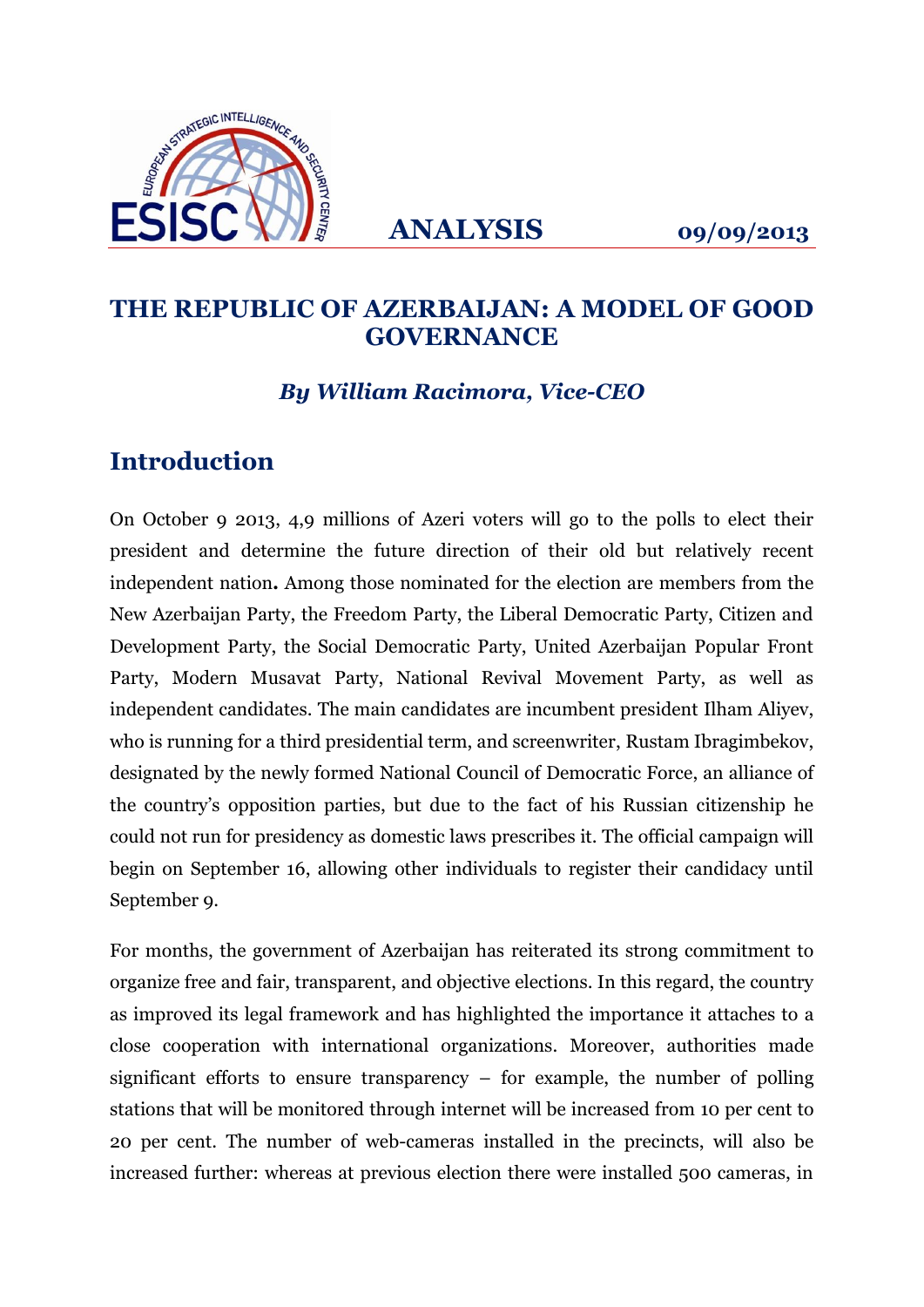2013 presidential election it reports about 1000 cameras to be installed. The entire electoral process is proving that the elections in Azerbaijan are held in a transparent manner, with a level corresponding to European standards.

We have to note that several international observers have issued positive comments on the pre-electoral period, such as the Chairman of the CIS's Executive Committee Sergey Lebedev, who had already noted out the high activity of the voters during the last presidential elections. "*Frankly speaking, I haven't received any negative comments on the election preparations*", he said this year, whereas Council of Europe's Ukrainian member Ivan Popescu praised "*a very well-organized presidential elections in Azerbaijan*".

Despite those praises, it is therefore legitimate to express our surprise that the OSCE's Office for Democratic Institutions and Human Rights (OSCE/ODIHR) decided to publish an ill-thought-out report, denying all the progress achieved by the Azerbaijani democracy in the past twenty years, unduly presenting the country as an authoritarian regime. Also surprising is the fact that the OSCE Parliament Assembly (PA)'s President Ranko Krivokapic announced that his assembly would not send its observers to the forthcoming elections in Azerbaijan, officially for the reason that the date for elections coincides with the last stage of the preparation of the Assembly's Autumn Meeting on October 13-15 in Budva, Montenegro.

As we shall demonstrate in the present report, these critical assessments coming from the OSCE have little in common with the reality on the ground. After a short analysis of the situation in Azerbaijan and of the new challenges encountered by the OSCE, we shall therefore present an alternative vision of the Azerbaijani democracy and we shall attempt to answer the main issues raised by the authors of the OSCE report. We will also compare Azerbaijan's system to several other vote codes across the world, including in Western Europe and North America. In this way, we shall demonstrate that Azerbaijan needs no lesson from abroad in order to consolidate its own democratic process.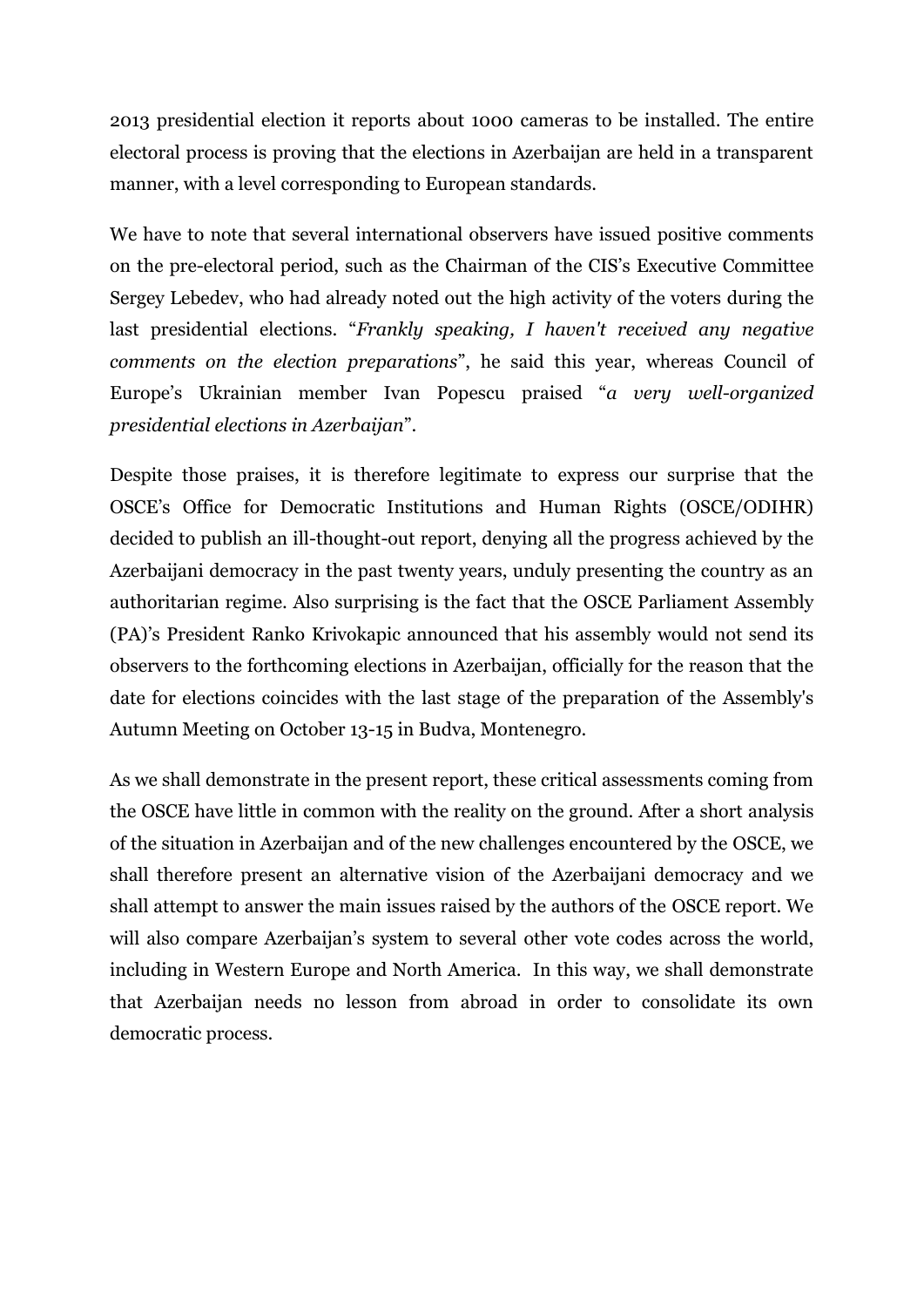### **A presentation of Azerbaijan**

Azerbaijan is a small nation located on the Caspian Sea, at the crossroads of Europe, the Middle East and Central Asia. The country holds important gas and oil resources and occupies a pivotal position, bordering the Islamic republic of Iran and the restive Russian republic of Dagestan. It has a total surface of 86,600 km² and is sharing borders with Armenia, Georgia, Iran, Russia and Turkey (9 km between the Autonomous Republic of Nakichevan and the Turkish province of Iğdır). The capital is Baku, on the southern shore of the Absheron Peninsula. The city has an estimated population of above 2 million people.

Azerbaijan has a population of around 9million people, mostly belonging to the Azeri Turkish ethnic group. More than 90% of the population follows Islam, but the religious affiliation is mostly nominal, as most people are actually practicing a very moderate form of their religion. The national language is Azerbaijani, but Russian remains a Lingua Franca for social and business relations. The use of English has smoothly progressed over the past years in the economic sector. The main minority groups are Russians, Lesgians, Avars, Talishs, Kurds and Armenians. It is however worth mentioning that nowadays about 30000 ethnical Armenians live in Azerbaijan without any discrimination whereas no one ethnical Azerbaijan person allows living in Armenia. Part of Azerbaijani Armenians live in the occupied enclave of Nagorno-Karabakh, outside the scope of Baku's effective authority.

The country belongs to several networks of alliance and is members of many international organizations. The Republic of Azerbaijan joined United Nations on March 2, 1992, in the months directly following the collapse of the Soviet Union. It is also a member of the Council of Europe and of the Organization for Security and Cooperation in Europe (OSCE), which is running the Minsk Group to find a negotiated resolution to the Nagorno-Karabakh conflict. It is still a member of the Community of Independent States (CIS) but it refused to join Collective Security Treaty Organization (CSTO). On the contrary, it is a founding member of the pro-Western GUAM Organization for Democracy and Economic Development. It has also participated in the US-led military actions in Iraq and Afghanistan. It is lastly worth mentioning that Azerbaijan has developed very close economic, cultural and diplomatic ties since independence with Turkey, its western "grand-brother".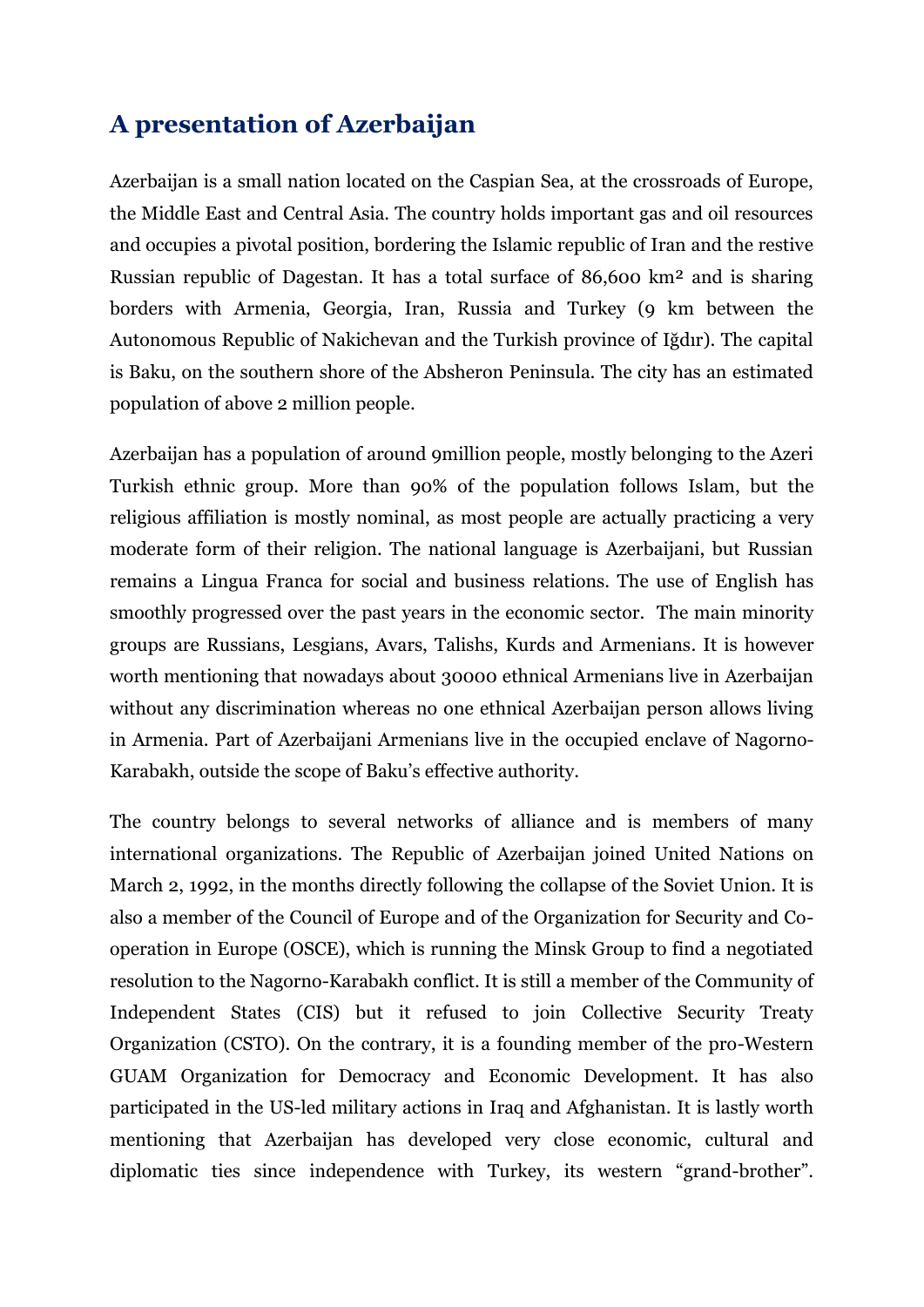However, it has favoured a more balanced external policy since the middle of the 1990's, especially towards Russia.

## **OSCE, a cold-war time organization in crisis**

As it can be found on the website of the organization, the OSCE is the direct descendant of the Conference on Security and Co-operation in Europe (CSCE), which was founded on August 1<sup>st</sup>, 1975 by the signature the Helsinki Final Act, after two years of discussions in Helsinki and Geneva. The "Declaration on Principles Guiding Relations between Participating States" comprised in the Helsinki Final Act listed ten major commitments, also referred to as the "Decalogue":

- 1. Sovereign equality, respect for the rights inherent in sovereignty
- 2. Refraining from the threat or use of force
- 3. Inviolability of frontiers
- 4. Territorial integrity of States
- 5. Peaceful settlement of disputes
- 6. Non-intervention in internal affairs
- 7. Respect for human rights and fundamental freedoms, including the freedom of thought, conscience, religion or belief
- 8. Equal rights and self-determination of peoples
- 9. Co-operation among States
- 10. Fulfillment in good faith of obligations under international law

As one can see, the "Helsinki process" was anchored in the political context of the early 1970's, which also led to the signing of the SALT I treaty in 1972. For 15 years, the CSCE indeed provided a forum for dialogue between the West and the Communist bloc, functioning, as it is described on the organization's website, "*as a series of meetings and conferences that built on and extended the participating States' commitments*". But it could be underlined that, in those years, the organization registered very few concrete achievements in the field of supporting and extending human rights and civil liberties in the communist bloc. However, the end of the Cold War and the challenges posed by the establishing of a new global geopolitical order forced the CSCE had to reinvent itself. As soon as 1990, it launched a process leading to the creation of permanent institutions and operational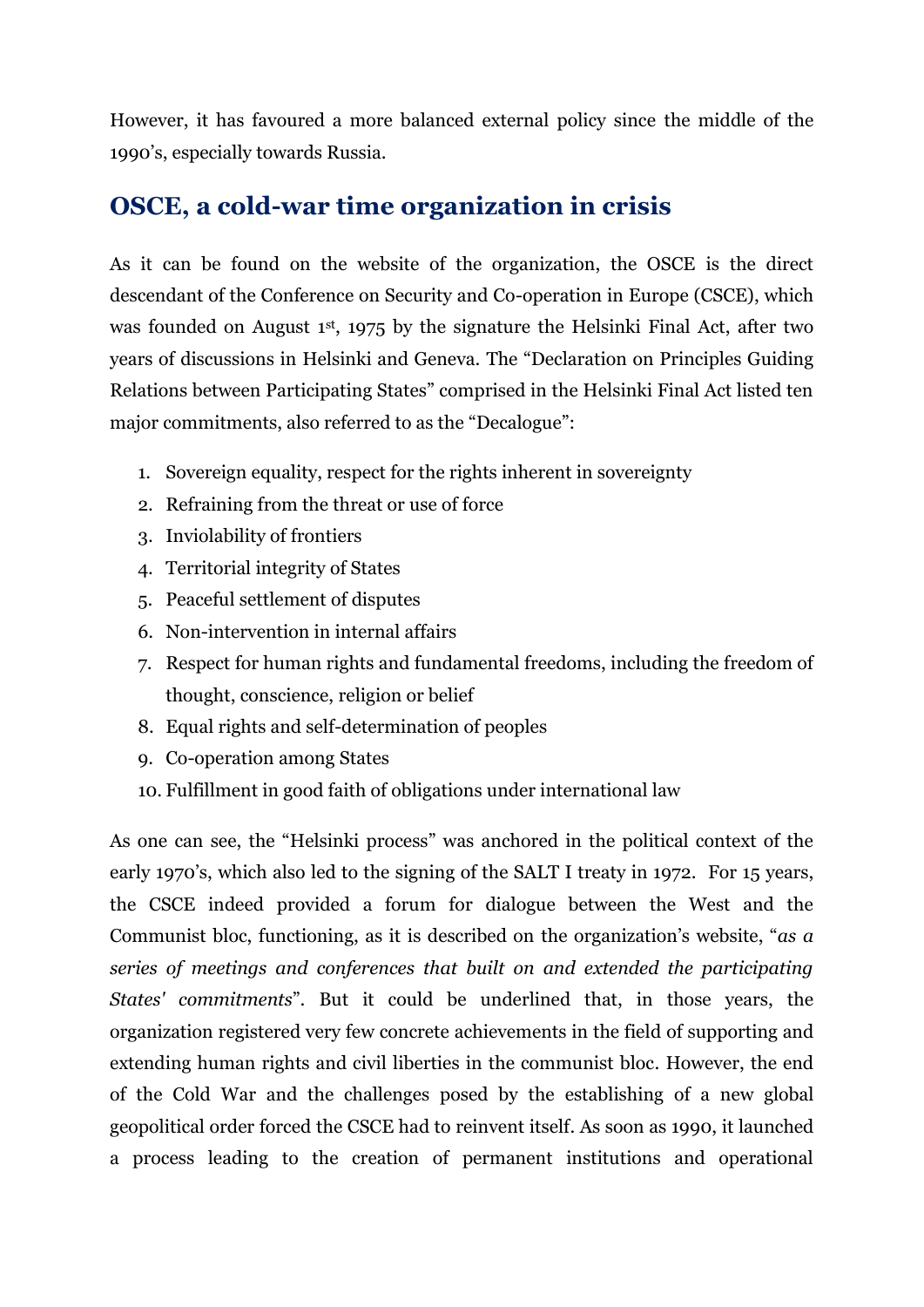capabilities. It also adopted the "Charter of Paris for a New Europe", to help former Eastern bloc-countries to reach western standards as quickly as possible after the fall of Communism. It is in this ideological context that the member stated decided to change the organization's name from CSCE to OSCE during the Budapest Summit of Heads of State or Government in December 1994.

In a report issued by the Geneva Centre for the Democratic Control of Armed Forces (DCAF) in 2005, political analyst Victor-Yves Ghébali points out three major problems illustrating the existential crisis faced by the organization since it has change its operational structure and enhancing its :

"*The first problem is related to the structural violations of major OSCE commitments by many States in the OSCE region.*

*The second has to do (as discussed below) with Russia's allegations about the intrusiveness of Long-Term Mission (LTM) operations and ODIHR's 'biased' monitoring activities.* 

*The third concerns the increasingly divergent positions of the European Union and the United States on such significant matters such as capital punishment, torture, and freedom of religion (status of sects as "nontraditional religions") and the limits of freedom of information*."

Indeed, we need to emphasize that previous OSCE initiatives have been met with controversy elsewhere in the world, including in the western world. The planned intervention of election monitors from Europe and Central Asia, at the initiative of leftist civil rights groups, has also drawn criticism from several political organizations and representatives of the local authorities in the United States. As an example, we must mention the open letter send to the OSCE in October 2012 by Texas Attorney General Greg Abbott, informing the organization that internationals observers would not be welcomed within 100 feet from polling places in the state:

"*While it remains unclear exactly what your monitoring is intended to achieve, or precisely what tactics you will use to achieve the proposed monitoring, OSCE has stated publicly that it will visit polling stations on Election Day as part of its monitoring plan. ...*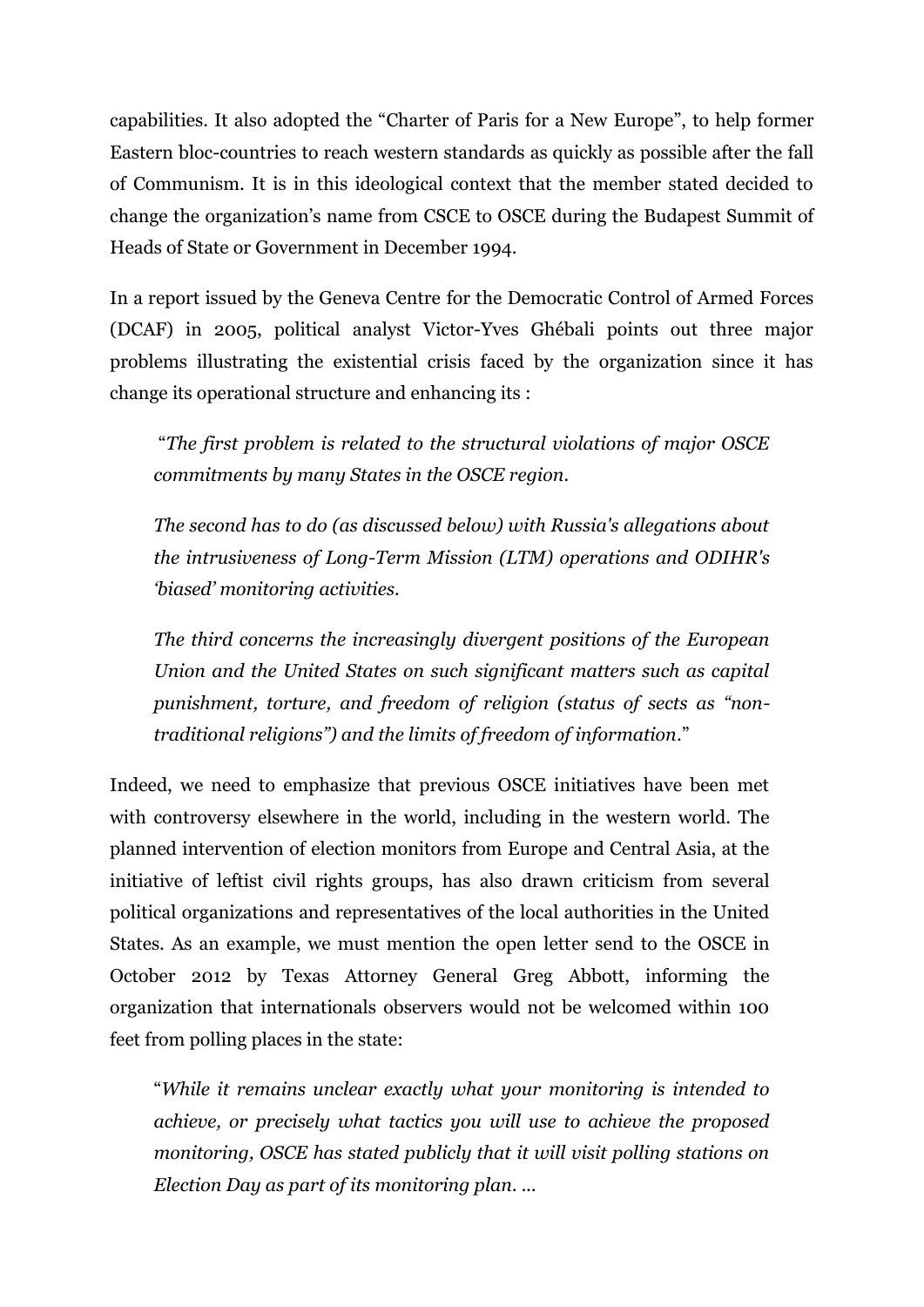*If OSCE members want to learn more about our election processes so they can improve their own democratic systems, we welcome the opportunity to discuss the measures Texas has implemented to protect the integrity of elections. However, groups and individuals from outside the United States are not allowed to influence or interfere with the election process in Texas. This state has robust election laws that were carefully crafted to protect the integrity of our election system. All persons including persons connected with OSCE—are required to comply with these laws. ...*

*The OSCE's representatives are not authorized by Texas law to enter a polling place. It may be a criminal offense for OSCE's representatives to maintain a presence within 100 feet of a polling place's entrance. Failure to comply with these requirements could subject the OSCE's representatives to criminal prosecution for violating state law*."

At the time, Catherine Engelbrecht, founder of the Houston-based nonpartisan anti-voter fraud organization "True the Vote", which aims at protecting "*the rights of legitimate voters, regardless of their political party"*, emphasized the fact that leftist groups are activist groups sought assistance not from American sources, but from the United Nations.

### **Azerbaijan on the path towards democracy**

One of the arguments used in the document to denounce Azerbaijan's democracy is the "*strong presidential system*" and the "*wide authority*" exercised by the executive branch. As have noted the authors, "*Among various responsibilities and powers, the president appoints and chairs the Cabinet of Ministers, and appoints the executive authorities at central and regional level. The president also proposes the judges of the Constitutional Court, Supreme Court, Economic Court, and other courts, as well as the general prosecutor to the parliament*."

It is interesting to note that, for example, the constitution of France's fifth republic, which was adopted under general de Gaulle, also confers considerable powers to the head of State. The president's prerogatives include, among others, appointing and dismissing the Prime Minister and the members of the government, chairing the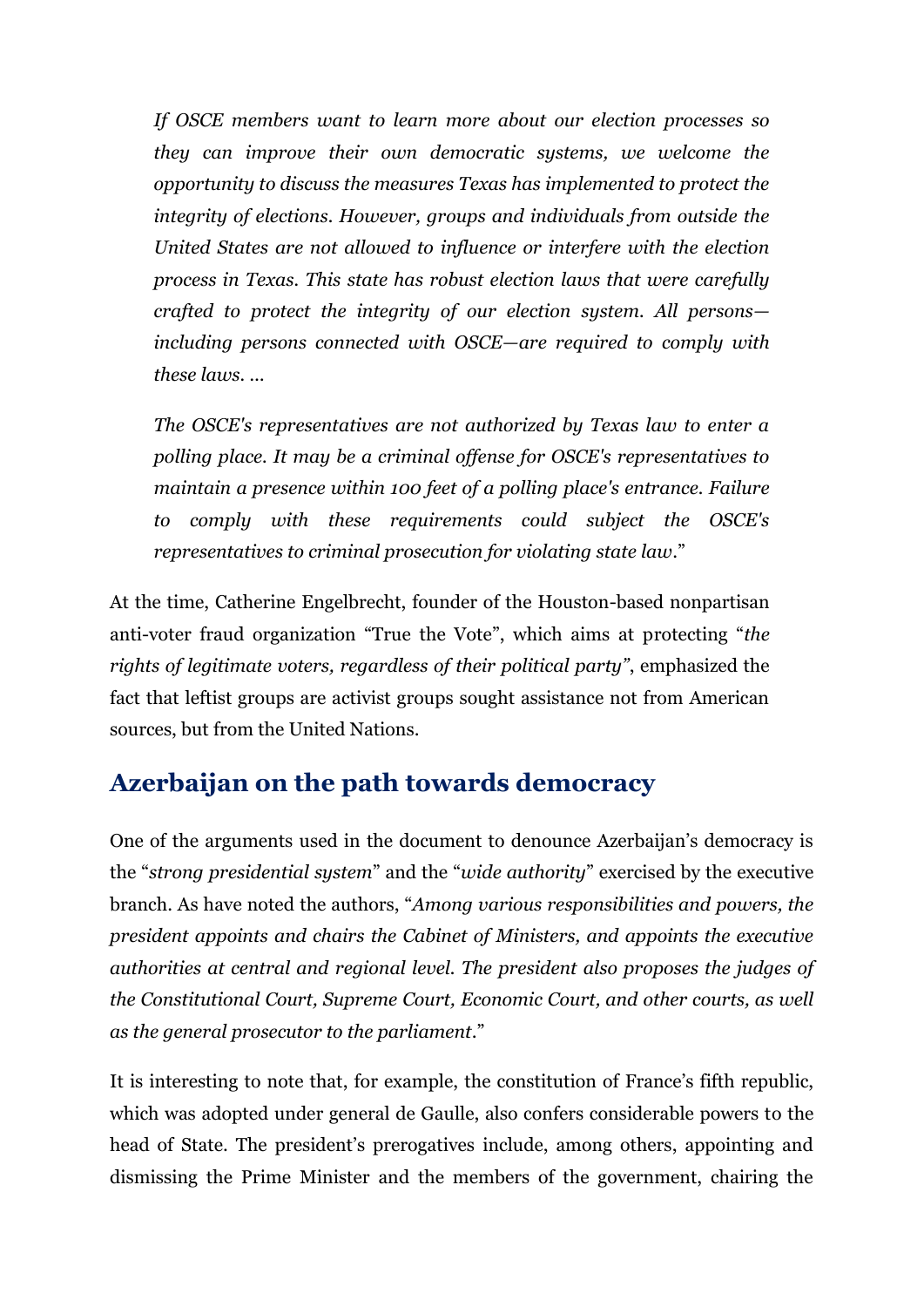Council of Ministers, dissolving the National assembly, calling referendums, appointing the President and a third of the members of Constitutional Court, etc. We must underline that the system was validated by the referendum on the direct election of the President on 28 October 1962, despite a controversy regarding the strengthening of the executive branch at the expense of Parliament. However, we do not think that anyone would say nowadays that the balance of powers in France is undermining the democratic foundations of the Republic. It is therefore justified to apply the same assessments guidelines towards a newly independent State such as Azerbaijan.

At this point, it needs to be recalled that Azerbaijan was plunge into the war since the first days of its independence in 1991, after the invasion of Nagorno-Karabakh by Armenian troops, with the active support of the Russian federation. Given this particularly dramatic situation, the country suffered severe military defeat and lost a huge portion of its territory under the government of past president Abulfaz Elchibey, who stayed in office from June 1992 until June 1993. After a period of growing political instability which led to the overthrown of Elchibey, former Soviet politburo member Heydar Aliyev came back in power in 1993 and developed a political regime which has paved the way towards stability despite the ongoing war.

Still today, the OSCE's reports itself recognizes that "*election will take place in the context of the ongoing conflict with Armenia and the occupation of a sizeable part of the territory of Azerbaijan, [whereas] the large number of internally displaced persons complicates the administration of elections."*

As it was the case in France in 1958, Azerbaijan adopted a new constitution in 1993, becoming a presidential republic based on the separation of powers, with the President acting as the head of state. Since then, Azerbaijani presidents were regularly elected on a 5 year basis. The current president, Ilham Aliyev, hence received 77% of the votes in the election held after the death of his father in 2003, and received a second term in 2008. According to a report issued by the OSCE at the time, the election "*marked considerable progress towards meeting OSCE commitments and other international standards*".

Furthermore, the country parliamentary elections are held every five years under the supervision of the Constitutional Court. In contrast with the French model, the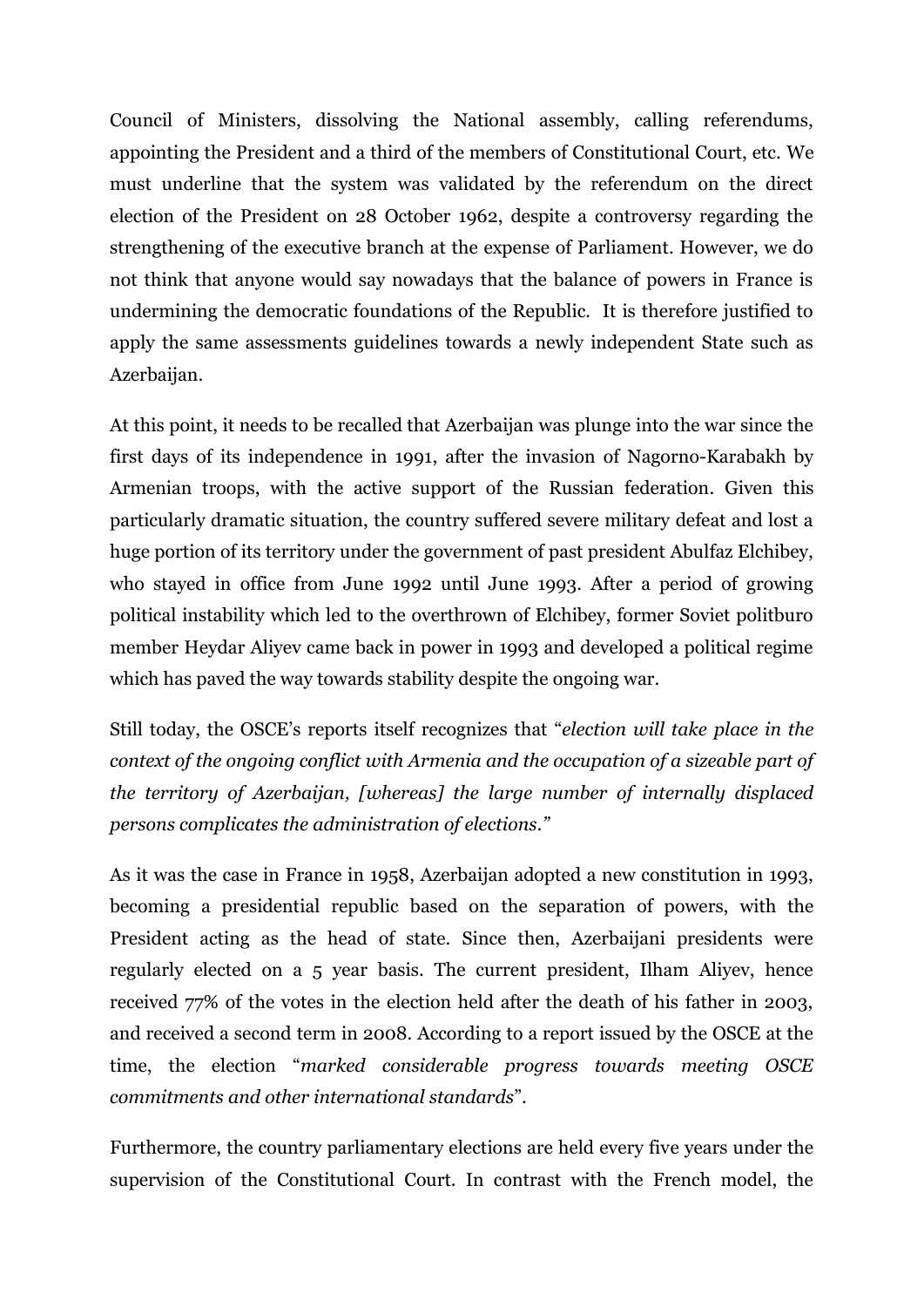president was not empowered by the constitution to dissolve the National Assembly, demonstrating serious respect for the principle of the division of power.

#### **Azerbaijan will to respond to the recommendations of OSCE**

Impartial observers cannot doubt the willingness of Azerbaijan authorities to follow the recommendations of OSCE.

To recap, OSCE Election Observation Mission related 2008 Presidential Elections made 27 recommendations. 19 of these have been implemented or were in fact already applied.

Out of the 9 recommendations allegedly not implemented by the sovereign Republic of Azerbaijan where the 3 recommendations concerning the independence of the press and ease of access to media reflect the ignorance of the reality of Azerbaijan. It is very easy to create a newspaper. The only legal requirement is to register his title. There are for instance different radical anti-government newspapers like Azadlyg, Musavat and others. In addition, electronic media are completely free and often fierce with the government. The international press can be found easily on the web in a country that favors the proliferation of providers of Internet access (2 public companies and 38 private companies). It is surprising that the OSCE report considers the question of the press freedom in Azerbaijan with a view of underdeveloped country. We were able to see first hand that the quality of the medias as in the European Union is guaranteed by the best new information technologies.

The five others recommendations that have not been implemented can not be applied in an independent State. Their application implies that Azerbaijan recognize the OSCE right to interfere in the affairs of the State. Despite the willingness of the government, it cannot in any way fail in its primary mission, the protection of the independence and sovereignty of the State. For instance the 14th recommendation implies that the President himself should organize a roundtable with different stakeholders including political parties is unthinkable in a European country. Indeed, could the OSCE ask the French President Francois Hollande to held formal roundtable with members of the opposition? Of course not! Furthermore, in Belgium several city mayors are not appointed due to linguistic dispute, which is an obvious democracy denial. The OSCE never interfered in Belgian domestic affairs asking to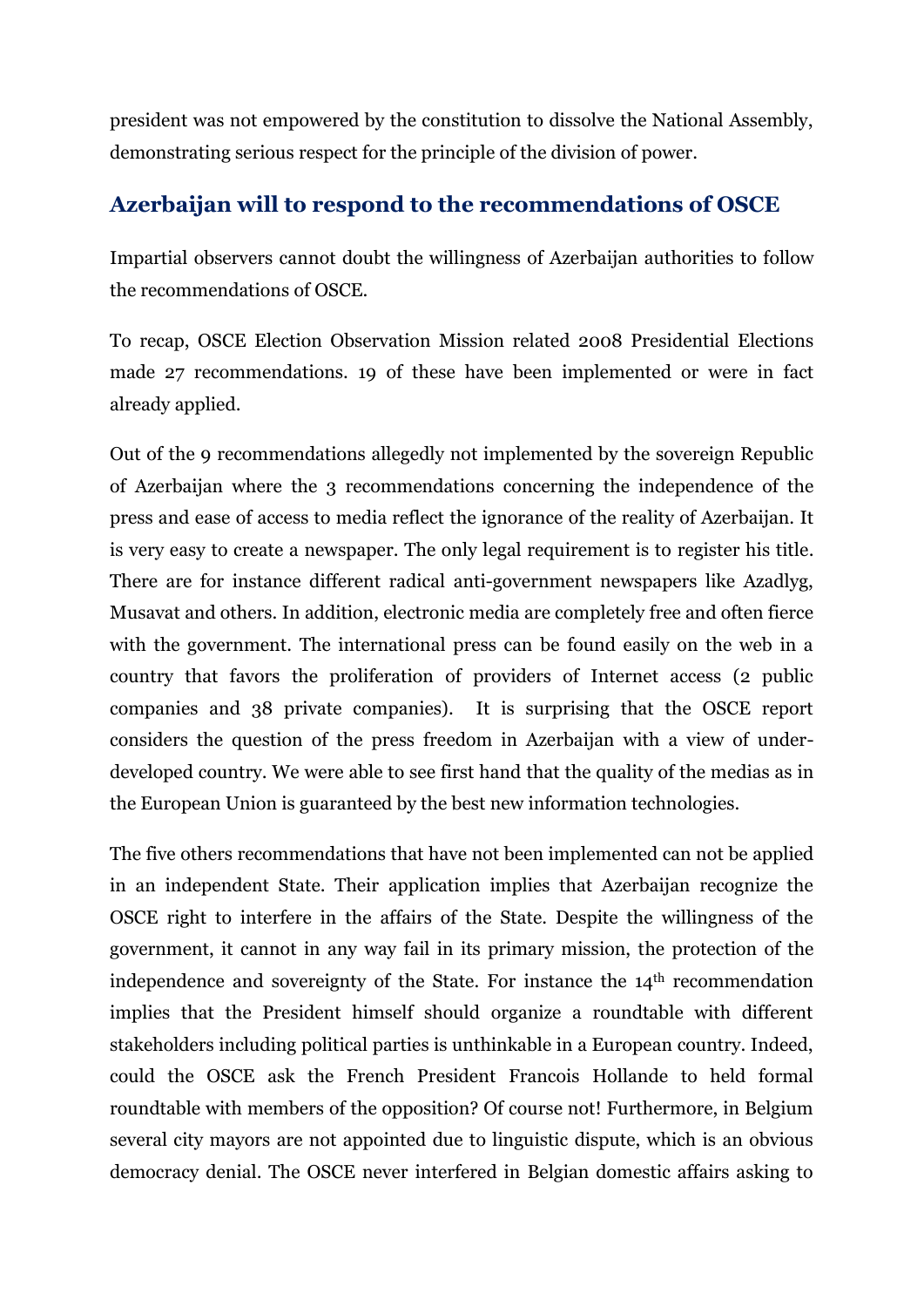the Prime Minister Elio Di Rupo to solve the issue. Why should it be different when it comes to Azerbaijan?

### **Strong democratic institutions**

Later in their document, the authors of OSCE's report are voicing their concerns about some juridical provisions that could potentially affect the fairness of the electoral process. Citing unnamed "*interlocutors*", they mention "*significant challenges with respect to the exercise of fundamental freedoms in the pre-election period*", such as the "*limited access to impartial information and diverse political views in broadcast media*" (while acknowledging the existence of several television stations with national coverage) or the absence of public campaign financing.

Nevertheless, a genuine intellectual effort would lead any honest observer to recognize that opposition parties do exist in Azerbaijan.

There are 55 state registered political parties in the Republic of Azerbaijan. The organization and activities of political parties in the Republic of Azerbaijan is regulated by Constitution, Civil Code, Election Code, Law "on Political Parties", Law "on State Registration and Registry of Legal Entities", Law on "Financial Accounting" and other normative-legal acts.

More than 40 political parties stand in opposition position to the current government. 11 parties, including 8 opposition parties are represented by 84 MPs in the Parliament (Milli Majlis). New Azerbaijan Party has 71, Civil Solidarity Party has 3, Motherland Party has 2 MP seats, Social Welfare Party, and each of Whole Azerbaijan Popular Front Party, Great Establishment Party, Civil Unity Party, The Justice Party, Hope Party, Azerbaijan Political Party of Democratic Reforms and Azerbaijan National Revival Movement Party has 1 MP seat. There are several opposition parties like National Independence Party, Communist Party, Musavat Party, Modern Musavat Party, Democratic Party, Democratic Azerbaijan World Party, Azerbaijan People Front Party and Azerbaijan Classical People Front Party tha have been elected at the local government level and currently possess sits in local councils.

According to the Law "on political parties", they have the right to receive financial support from the state budget depending on the results of the recent elections to the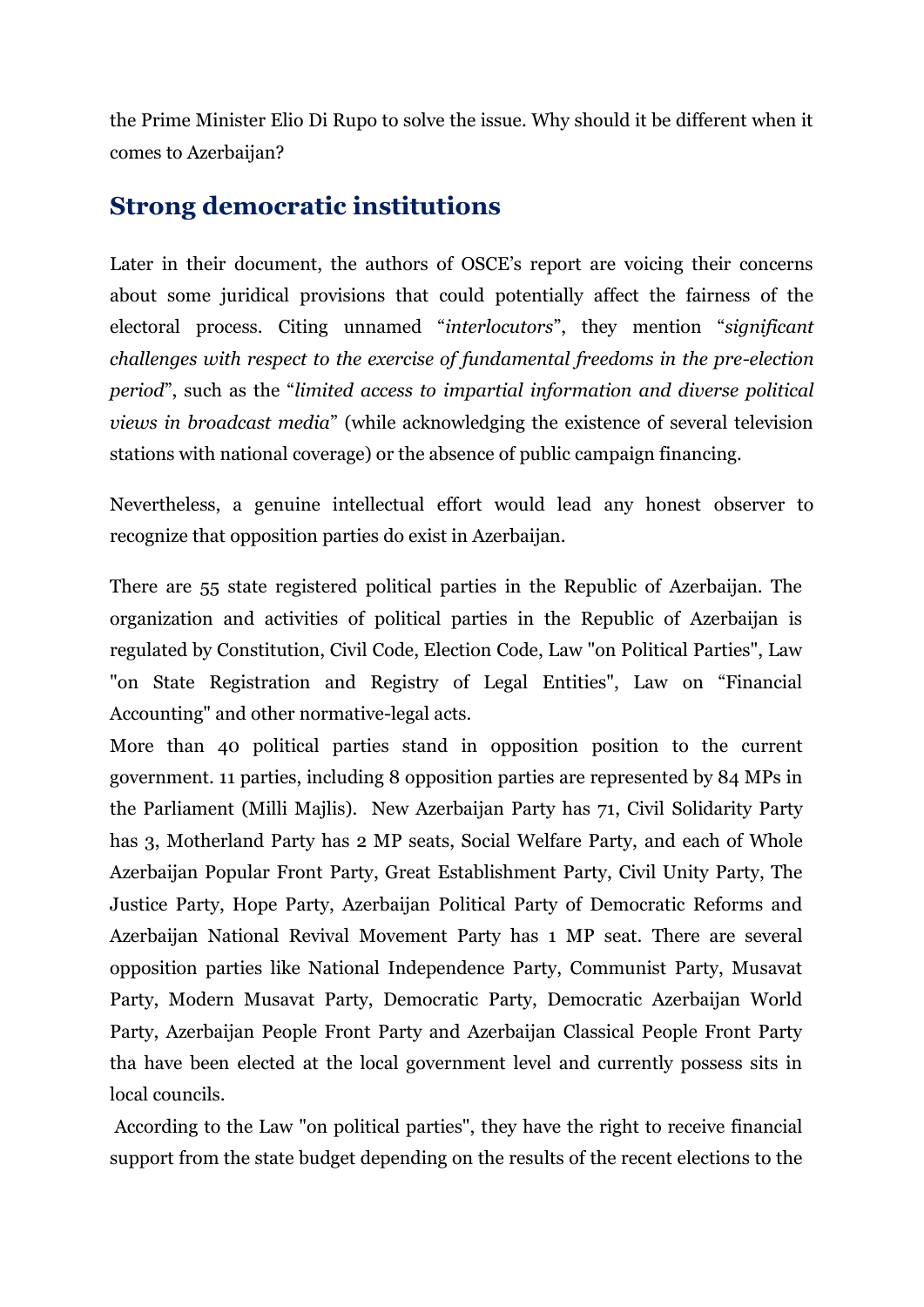Parliament (Milli Majlis), like in Western Europe. Thus, the state budget for 2013 is expected to be in the amount of 2.5 million AZN. According to the Article 17-1.2 of the mentioned Law, 10 percent of the funds are allocated for the parties that have won at least 3 percent of the valid votes in the election, but are not represented in the parliament. Currently, there are no political parties that meet this criterion. 40 percent of the funds provided for the financing of political parties from the state budget are shared equally between the parties represented in the parliament. 50 percent of the funds are allocated for the parties represented in the Parliament according to the number of their MPs.

In accordance with party affiliation of the elected MPs of the National Assembly two-thirds of the composition of the Central Election Commission is made up of representatives of political parties. One-third of the members of the Commission are appointed from the majority party in parliament, while one-third from the candidates submitted by the minority parties and one third by the independant parties.

Moreover, as it is mentioned in the OSCE report itself, only one third of the Central Election Commission which is responsible to conduct the election is appointed by the democratically-elected parliamentary majority. Even better the electoral code of Azerbaijan includes in fact extensive provisions protecting the fairness of the elections and the integrity of the voters.

OSCE's report states that the independent MPs vote usually in support of the ruling party. The monitoring of the debates in the Parliament shows the opposite of the assertions of the OSCE' report.

As an example, Milli Majlis (Parliament) made changes to the law on "Registration upon place of residence and stay" at its meeting on April 24, 2013. According to changes, citizen, who changes his/her place of residence, should apply to relevant executive power for registration not later than 10 days after arrival to a new residence of living.

Bakhtiyar Aliyev, deputy chair of Committee on Science and Education of Milli Majlis and neutral MP spoke against these amendments. He suggests lifting the requirement regarding absolute registration of citizens, who temporarily change his/her permanent place of residence in Azerbaijan, in new address.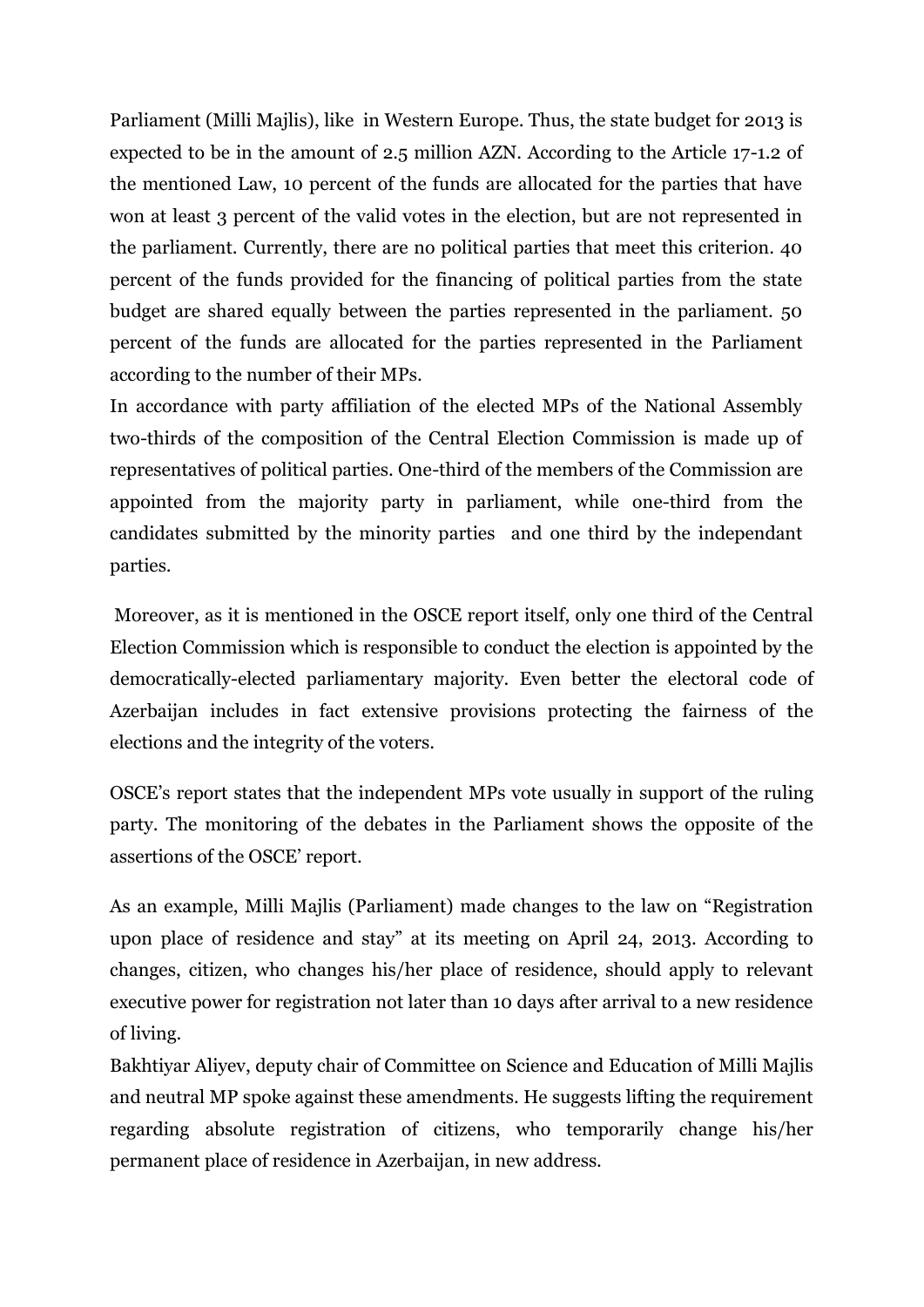Bakhtiyar Aliyev believes that rights of citizen cannot be restricted in any way: "*However, we restrict rights of citizens by these requirements. In other words, we require them to absolutely register in the place or province where they go, for*  example, to visit his/her relatives, for walk or rest. Which state authority will *implement it? Which are those relevant state authorities? How should the process of registration be conducted if a citizen stays in another province for one or five days? For example, a person registers and then leaves in a few days. How will his/her leave be determined? Or how will his/her arrival be defined in a province? One should go out and ask people where they're coming from. Then that citizen should prove something."*

*"Currently, there is freedom of property; people have houses in different provinces and they go and stay there. Now what should they do? Therefore, this requirement is absurd and will lead to negative cases and inconvenience of citizens. This shouldn't be allowed. I believe that such a procedure is needless. It is of no use for protection of society and public order and may cause different negative cases, wide spread of administrative responsibility of citizens, abuse. Such registration is possible only in hospitals, sanatoriums for certain measures. And this is up to those entities"*

We shall also mention the articles 2 and 3 (see in annex) of the code, which are the subject of criticisms from the OSCE although they obviously meet the highest international democratic standards

As we can see it, the law is widely protecting the rights of the voters and of the candidates. Obviously, it could be argued that some punctual problems could damage the proper conduct of the voting operations, especially in remote mountainous districts. Once more it should however be recalled that Azerbaijan is a young democracy that remains in state of war due to the occupation of large parts of its land by its Armenian neighbor. Given these factors, it might have been expected that an international organization dedicated to the promotion of democracy and human rights would have greeted more enthusiastically the progresses achieved in only 20 years of time.

It must indeed be said that voting operations in several countries widely recognized as democracies are not free from malfunctioning. There is even no need to mention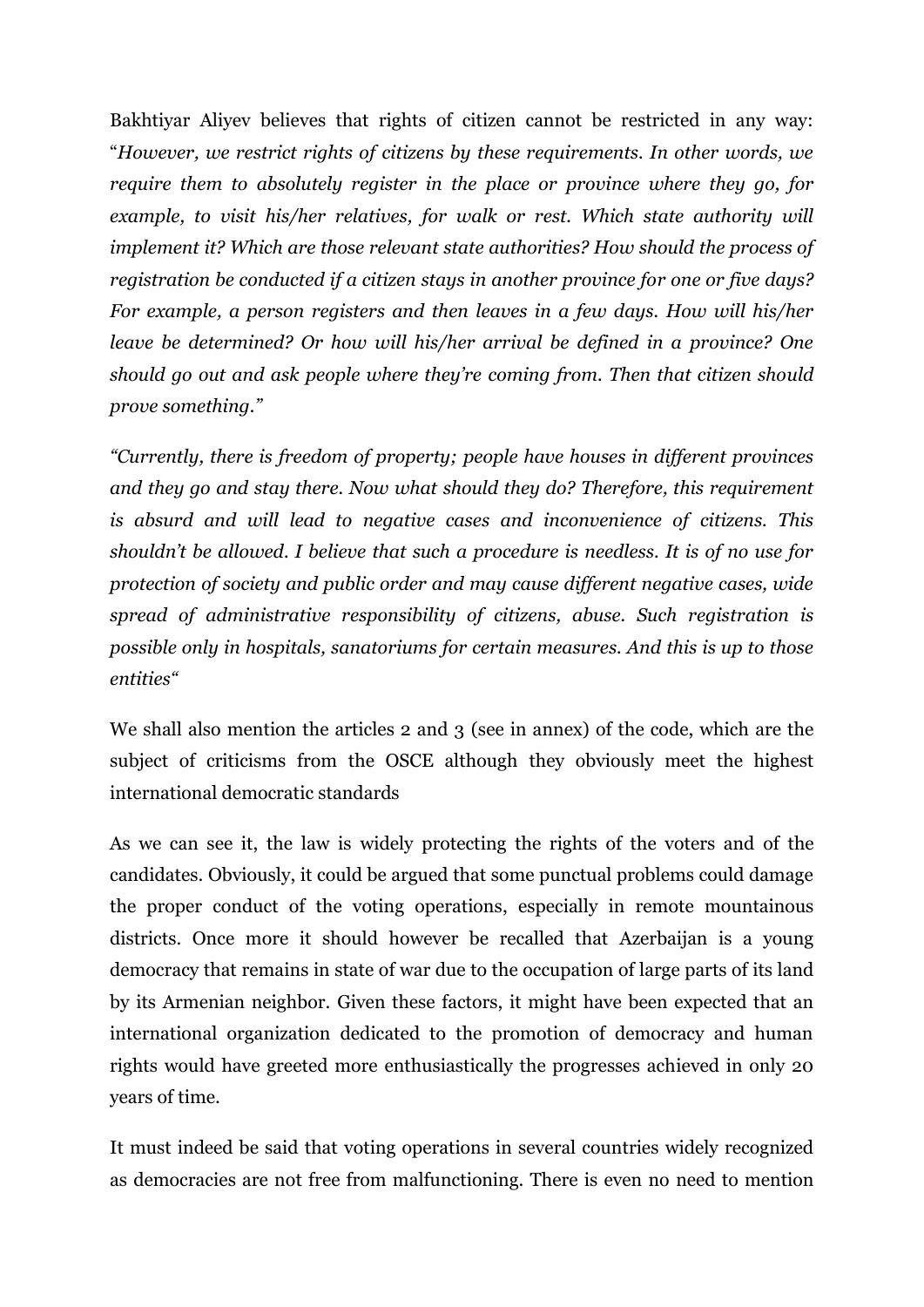the cases of India, the "world's biggest democracy", where elections are regularly marred by deadly violence. Neither will we be talking about the United States, where the presidential election in 2000 became a costly legal nightmare. Instead, we will focus on a specific but recurrent problem encountered by the Belgian democracy. No one would come up with the idea that Belgium is not a genuine democracy (although women were not granted the right to vote before 1948). Nevertheless, several citizens' groups are denouncing the extensive use of electronic voting since 1991. Numerous critics have indeed pointed out that this method is undermining the ability to verify votes and is allowing malicious persons to commit frauds. In spite of these repeated calls for more electoral transparence, electronic voting has been spreading in the country, without attracting the wrath of the OSCE

# **Real popular support for the president**

In March 2009, Azerbaijan held a constitutional referendum which led, among others, to the abolition of a two-term presidential limit. As it is mentioned it the OSCE/' report, The Council of Europe's Commission for Democracy through Law (Venice Commission) has stated that "*explicit constitutional limitations on the successive terms of a president are particularly important in countries where democratic structures and their cultural presuppositions have not yet been consolidated. In the opinion of the Venice Commission, the elimination of the present limitation … would therefore constitute a serious set-back on Azerbaijan's road to a consolidated democracy*."

However, we have to emphasize the fact that the measure was voted overwhelmingly, demonstrating the support amongst the public after years of strong economic growth and political stability. The government, and above all president Alyev, is widely credited with turning an underdeveloped war-torn post-soviet republic into a modern state. The president's supporters are also grateful for his management of public affairs, which "*has brought stability, development and increasing prosperity to Azerbaijan, while other former Soviet republics are still mired in political turmoil and economic uncertainty*."

Moreover, we must add that numerous democratic countries in the world do not limit the number of times a head of state or a head of government's term may be renewed.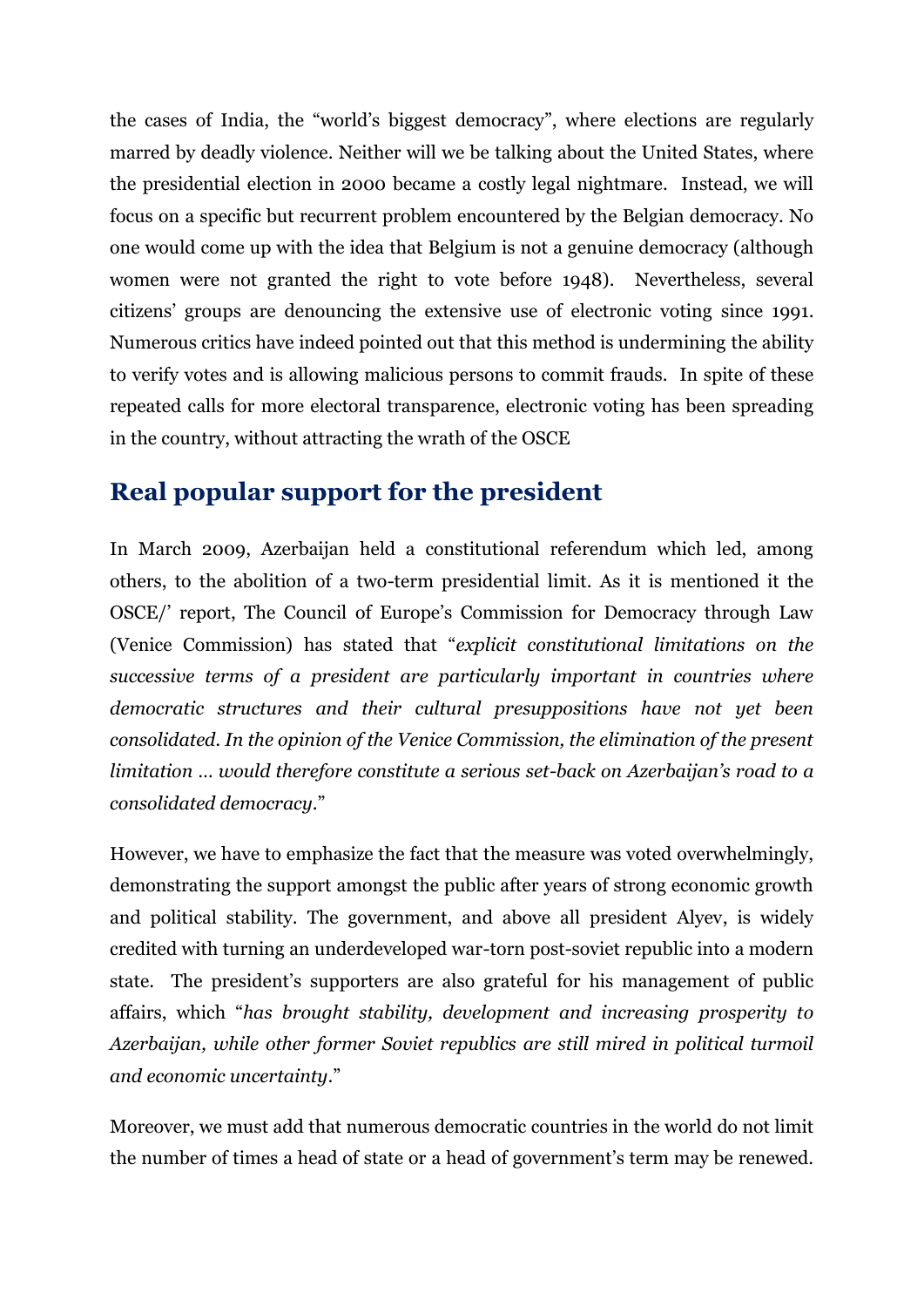In the case of the United Kingdom, for example, Prime Ministers Margaret Thatcher and Tony Blair both won three consecutive elections. In Germany, Chancellor Angela Merkel is currently candidate to her own succession for a third term in office, whereas former Chancellor Helmut Kohl stayed in power for 16 years. The numbers or the examples are indeed legion of political leaders exercising more than two consecutive terms.

The Venice Commission itself conceded it in a report prepared in 2009 at the request of the Council of Europe's Committee on Political Affairs and Democracy:

"[*t]he effects of the principles of limitation of mandates and incompatibility of political functions in a given country widely depends not only on their constitutional and legal dimension but mainly on the model of separation of powers in that country*."

Given this conclusion, the committee found inappropriate to submit a draft resolution to the Assembly on this matter, arguing that "*there are no best practices in the fields covered which would be applicable to all Council of Europe member States*."

#### **Azerbaijan and Armenia: A double standard**

A careful reading of the reports produced by the OSCE on electoral processes in Azerbaijan and Armenia also call for comment.

You can read in the OSCE/ODIHR Needs Assessment Mission report on the Presidential Election, October 2013 of the Republic of Azerbaijan: "*Composition of all election commissions are nominees of the parliamentary majority. Composition of the election administration remains a contentious issue and several OSCE/ODIHR interlocutors expressed concerns with the formula, stating that in practice it provides pro-government forces with a decisive majority in all commissions and undermines confidence in the impartiality of the election administration. Concerns were also raised with respect to Election Day procedures, including the vote count and tabulation"<sup>1</sup> .*

1

<sup>&</sup>lt;sup>1</sup> Republic of Azerbaijan, Presidential Election, October 13, OSCE/ODIHR Needs Assessment Mission Report : pages 4,5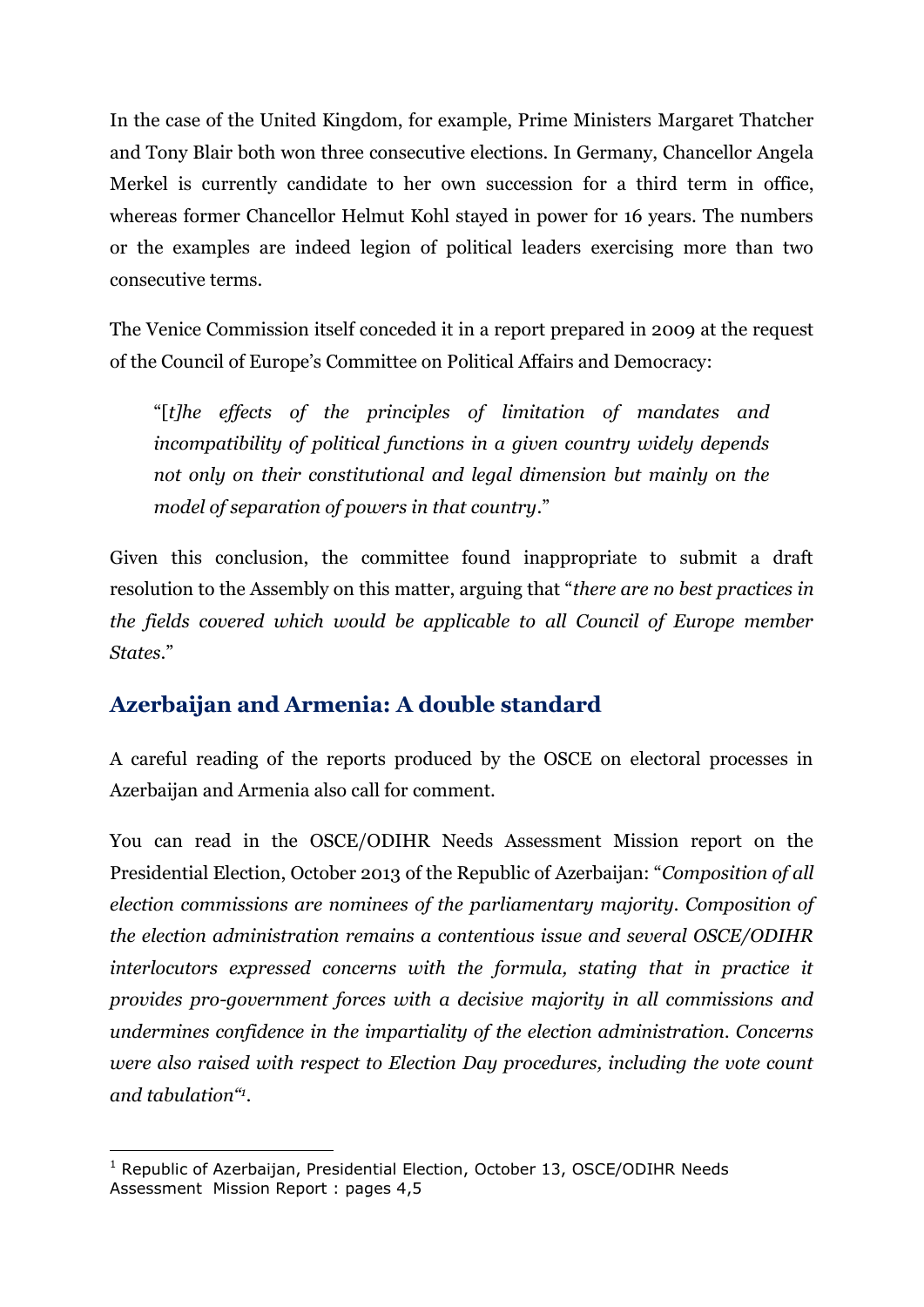To recap, OSCE recognized itself, that only one third of the Central Election Commission is appointed by the democratically-elected parliamentary majority.

In addition, one can only note that the criticisms above are anonymous and do not correspond to reality setting in evidence by OSCE itself.

You can read in the OSCE/ODIHR Needs Assessment Mission Report on Parliamentary Elections 2012 of the Republic of Armenia: "*The OSCE/ODIHR interlocutors expressed variable degrees of confidence in the election administration bodies, ranging from complete lack of trust in their impartiality and independence to the belief that the electoral commissions will work in a fully professional, transparent and accountable manner"2.*

These two passages of OSCE reports that we highlight are indicative of double standards adopted when it comes to explain the cases of the Republic of Azerbaijan and of the Republic of Armenia. It is impossible to believe that OSCE experts have found in Azerbaijan only disgruntled stakeholders of the electoral system, while in Armenia they have found stakeholders perfectly satisfied.

### **Azerbaijan: Target to be shot**

1

In this context, one is entitled to wonder why the OSCE's Office for Democratic Institutions and Human Rights has submitted such a hard-hitting document concerning the political situation in Azerbaijan. It has to be reminded once more; both the energy resources and the unique geopolitical position of Azerbaijan at the crossroads of Russia, Turkey and Iran make the country a major issue for the world's greatest powers. In this context, Azerbaijan has been a constant object of criticism from many sides, particularly since it has engaged in intense cooperation with Israel after independence.

It is to recall attacks issued against Azerbaijan depicts the country as an aggressive authoritarian regime comparable to Belarus (EuFoA, 2011), or that of the Taliban's in Afghanistan (EAFJD, 2009). For instance, in the EAFJD report, the Brussels-based lobby compared the destruction of the Julfa cemetery to the destruction of the

<sup>&</sup>lt;sup>2</sup> Republic of Armenia, Parliamentary Elections, 2012, OSCE/ODIHR Needs Report Assessment Mission Report : pages 4,5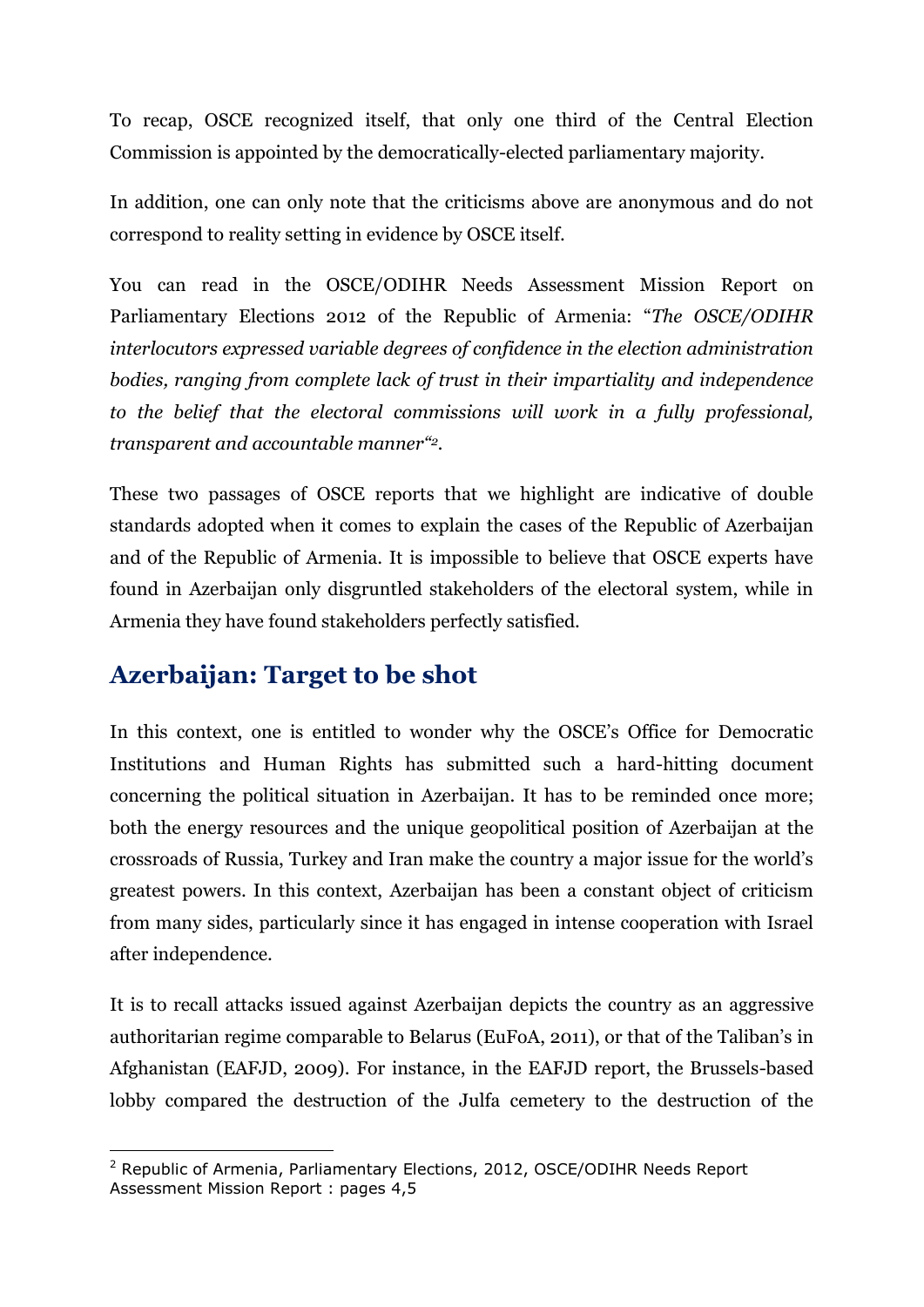Buddahs of Bamiyan in Afghanistan by the Taliban. In this regard, in response to a statement of MEP Isler-Beguin (Greens-France), who called for equal judgment on Azerbaijan taking into account the cultural heritage destroyed by Armenians in Nagorno-Karabakh, the report says that:

"*for the Greens group, a testified and universally condemnable act – exactly similar to the destruction of Bamiyan's Buddahs by the Talibans – must be tolerated if not concealed because of external religious considerations et according to the idea that one should keep the "balance" between an aggressor and its victims*."

The Eurovision contest provided, therefore, the right stage for delivering similar attacks.

#### **Conclusion**

The Republic of Azerbaijan is undeniably a special case in the South Caucasus subregion, and even an example of good governance that could be used as model by several countries and government of the area.

An external observer could only testify of a stable social welfare, a women condition closely comparable to that of EU member States, or an utter respect of religious minorities.

Let us not forget that these capital indicators of democracy and civil liberties are present in a country faced with the Armenian occupation of an important part of its territory, Nagorno-Karabakh, and which had thus to cater one million people, that is to say around 10% of its own population.

Despite major inconvenience, that would have unsettled several other States confronted with foreign occupation, the young Republic of Azerbaijan stayed the course of a political blueprint aiming at social empowerment, civil rights and democracy. One can only stay appalled of the low credit given to this venture by the OSCE, whose recent recommendation tend to occult the country's astonishing progress.

Logic and political ethics shall lead international bodies, starting with Western democracies, to support the Republic of Azerbaijan on the path it chose to follow: social progress and parliamentary democracy.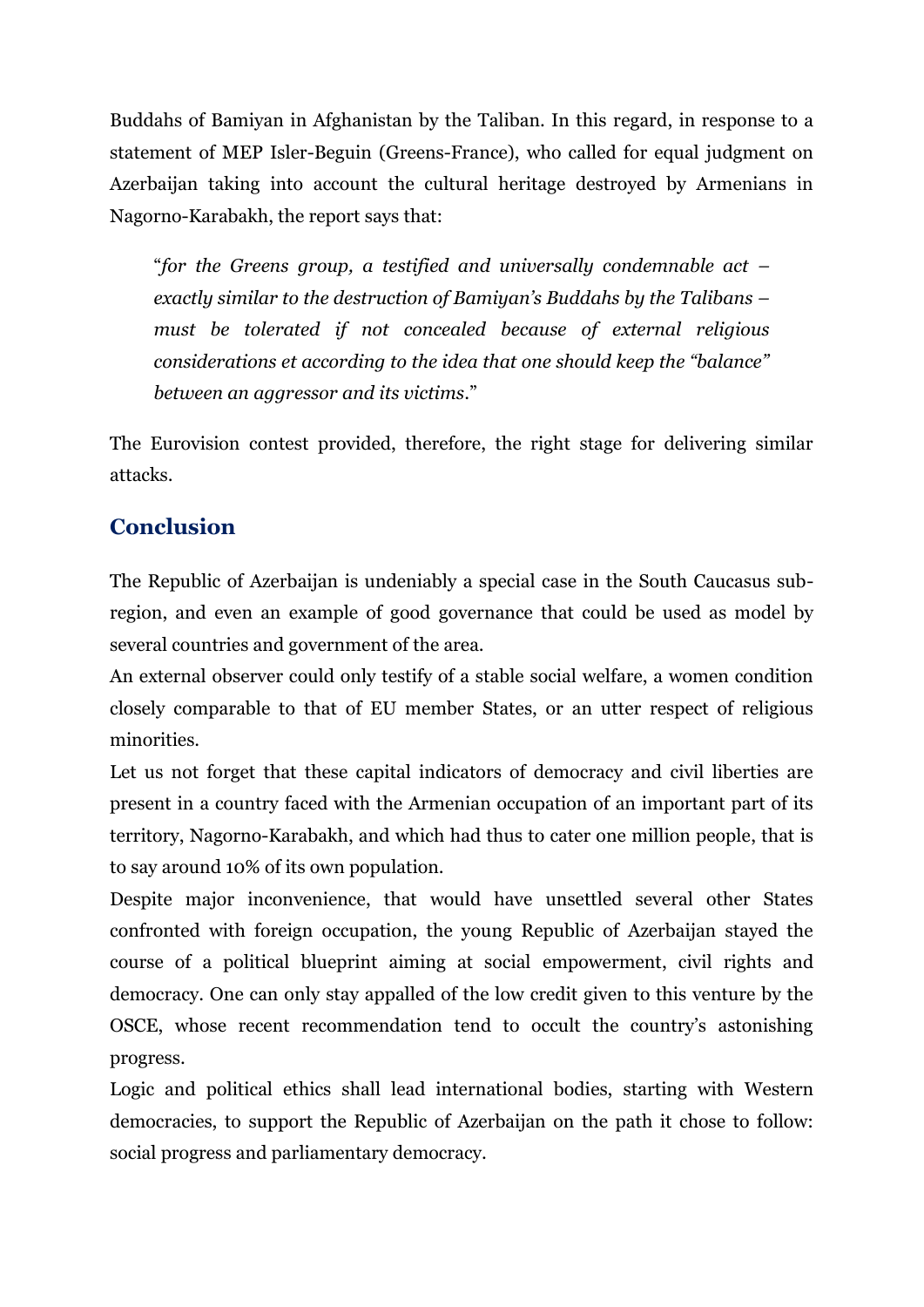# **Annex 1: extracts of Azerbaijan's electoral code.**

"Article 2. Principles of Participation in Elections and Referendum

2.1. Citizens of the Republic of Azerbaijan shall participate in elections and referendums based on general, equal and direct suffrage by means of a secret and personal vote.

2.2. Participation of the citizens of the Republic of Azerbaijan in elections and referendums shall be free and voluntary. Nobody shall have the right to put pressure on a citizen of the Republic of Azerbaijan to participate or not to participate in elections and referendums, and nobody may impede him/her to express his/her will freely.

2.3. The diplomatic representations and consulates of the Republic of Azerbaijan should facilitate the implementation of the rights of citizens of the Republic of Azerbaijan residing outside the Republic of Azerbaijan, which are enshrined in Articles 3 and 56 of the Constitution of the Republic of Azerbaijan, with regard to the holding of elections and referendums.

2.4. Elections shall not be held on the same day as a referendum. Elections of Deputies of the Milli Majlis of the Republic of Azerbaijan and Elections of the President of the Republic of Azerbaijan shall not be held on the same day. Elections of Deputies to the Milli Majlis of the Republic of Azerbaijan and Municipal Elections shall not be held on the same day. Elections of the President of the Republic of Azerbaijan and Municipal Elections shall not be held on the same day.

2.5. Preparation and holding of elections and referendums, vote counting, and the determining of voting results and returns of elections and referendums shall be carried out freely and publicly.

2.6. The persons participating in elections (referendums) shall follow the terms given below:

2.6.1. to respect freedom of the press;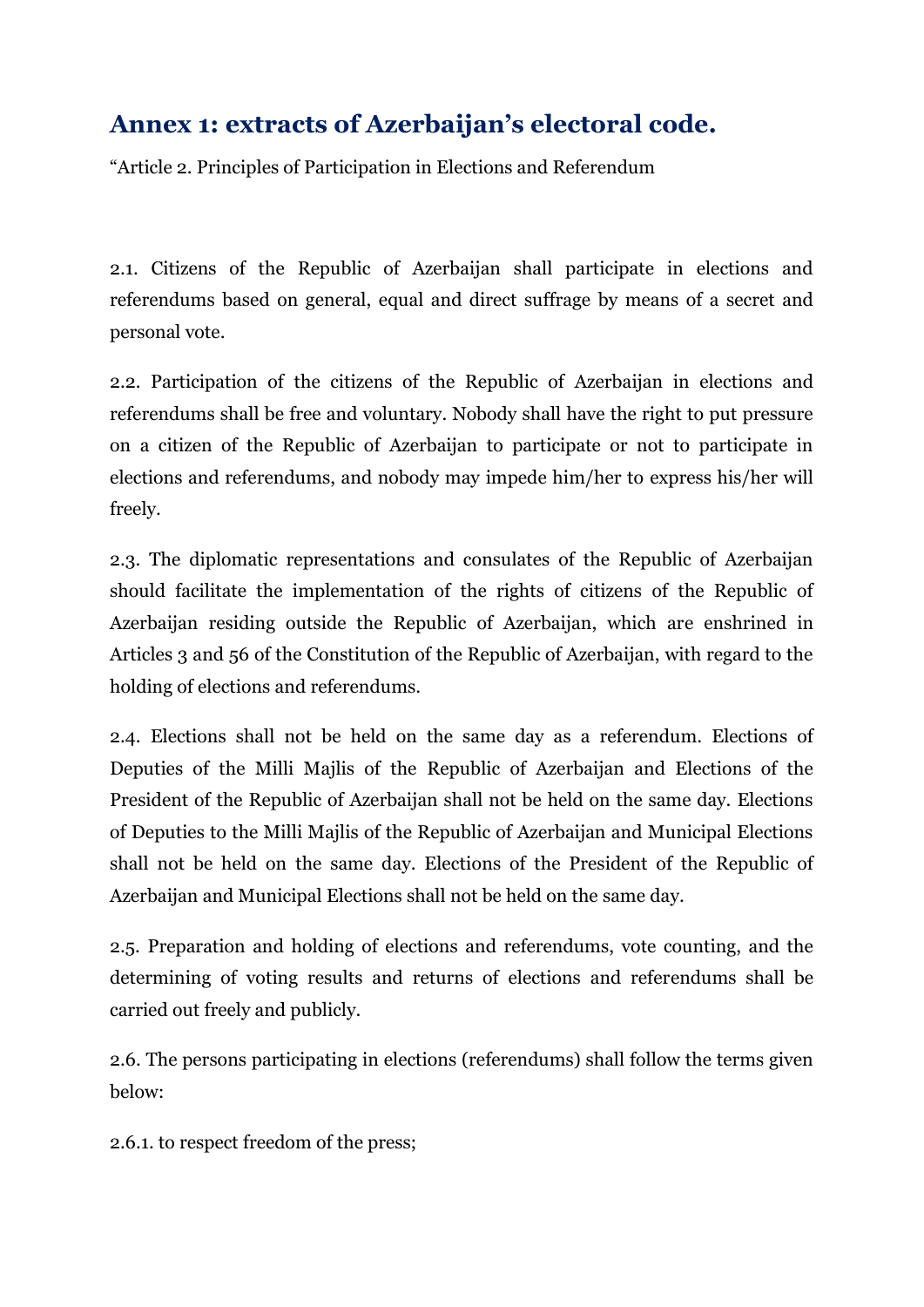2.6.2. to not obstruct the professional activities of representatives of the mass media; to not violate or interfere in election (referendum) campaign of candidates and parties (blocs of political parties);

2.6.3. to not obstruct the distribution of election campaign materials or referendum campaign materials;

2.6.4. to not destroy or spoil election campaign posters, referendum campaign posters, or other campaigning materials;

2.6.5. to not obstruct pre-election (pre-referendum) mass activities;

2.6.6. to cooperate with election (referendum) bodies and their officials in the conduct of free, peaceful and organized elections;

2.6.7. to not obstruct voters from free expression of their will;

2.6.8. to respect authorized persons and observers and to cooperate with them;

2.6.9. to follow and assist in maintaining of the secrecy of voting ;

2.6.10. to not influence voters to one's side through illegal activities;

2.6.11. to not interfere in the activities of election (referendum) commissions without reason; to not violate the process of voting and vote counting;

2.6.12. to respect legally approved results of elections (referendums), to present each complaint regarding the elections (referendums) to the authorized body, and to abide by the decision of that body regarding the relevant complaint;

2.6.13. to not make speeches that intimidate, slander or call to violence, or distribute materials with such content;

2.6.14. to not offer rewards to voters, or threaten them with punishment;

2.6.15. to not use administrative, municipal or other public resources outside the circumstances prescribed in this Code;

2.6.16. to not pressure, bribe or use other methods in contradiction with legislation to entice voters to vote or refrain from voting;